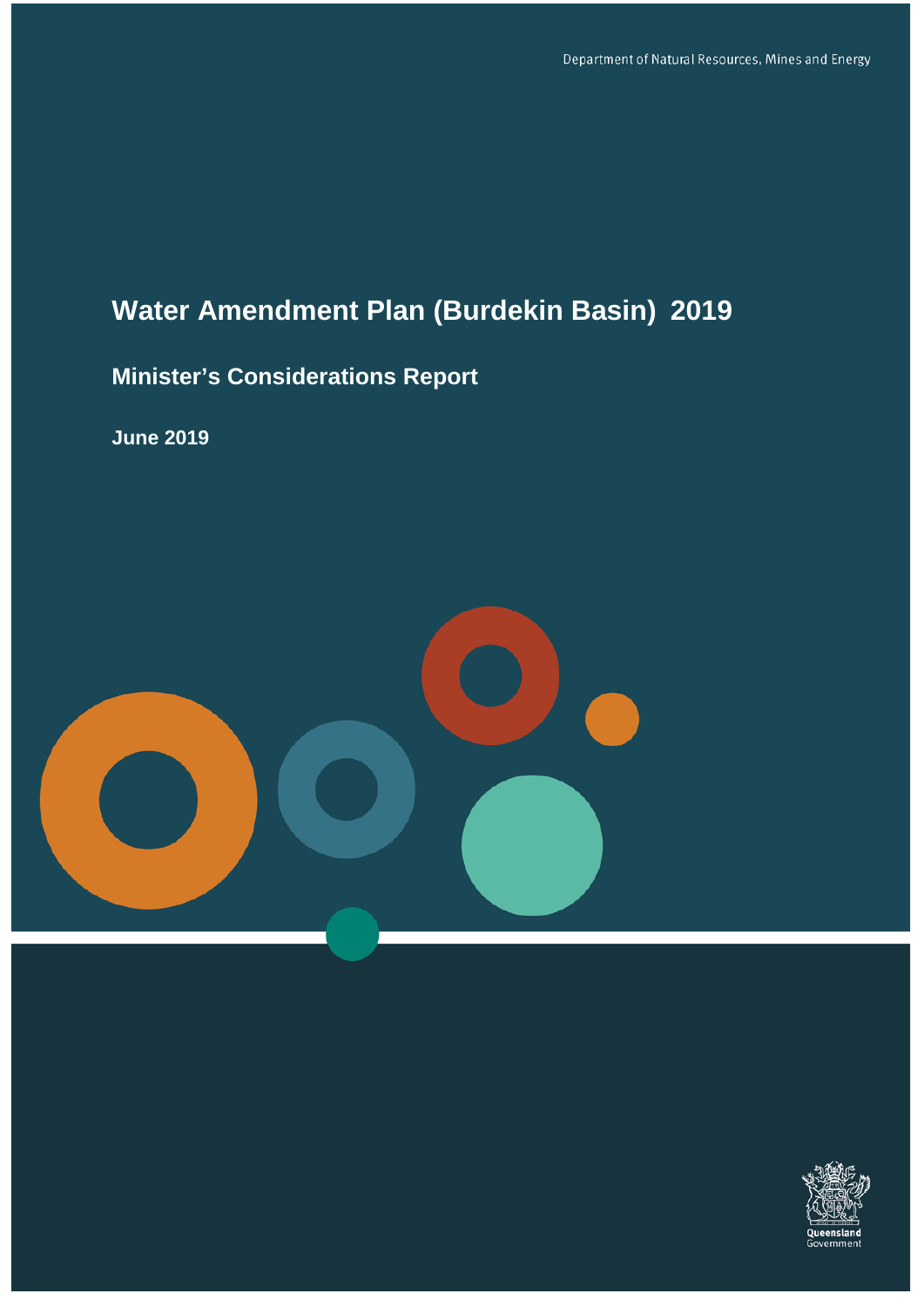This publication has been compiled by Department of Natural Resources, Mines and Energy.

© State of Queensland, 2019

The Queensland Government supports and encourages the dissemination and exchange of its information. The copyright in this publication is licensed under a Creative Commons Attribution 4.0 International (CC BY 4.0) licence.

Under this licence you are free, without having to seek our permission, to use this publication in accordance with the licence terms.



You must keep intact the copyright notice and attribute the State of Queensland as the source of the publication.

Note: Some content in this publication may have different licence terms as indicated.

For more information on this licence, visit https://creativecommons.org/licenses/by/4.0/.

The information contained herein is subject to change without notice. The Queensland Government shall not be liable for technical or other errors or omissions contained herein. The reader/user accepts all risks and responsibility for losses, damages, costs and other consequences resulting directly or indirectly from using this information.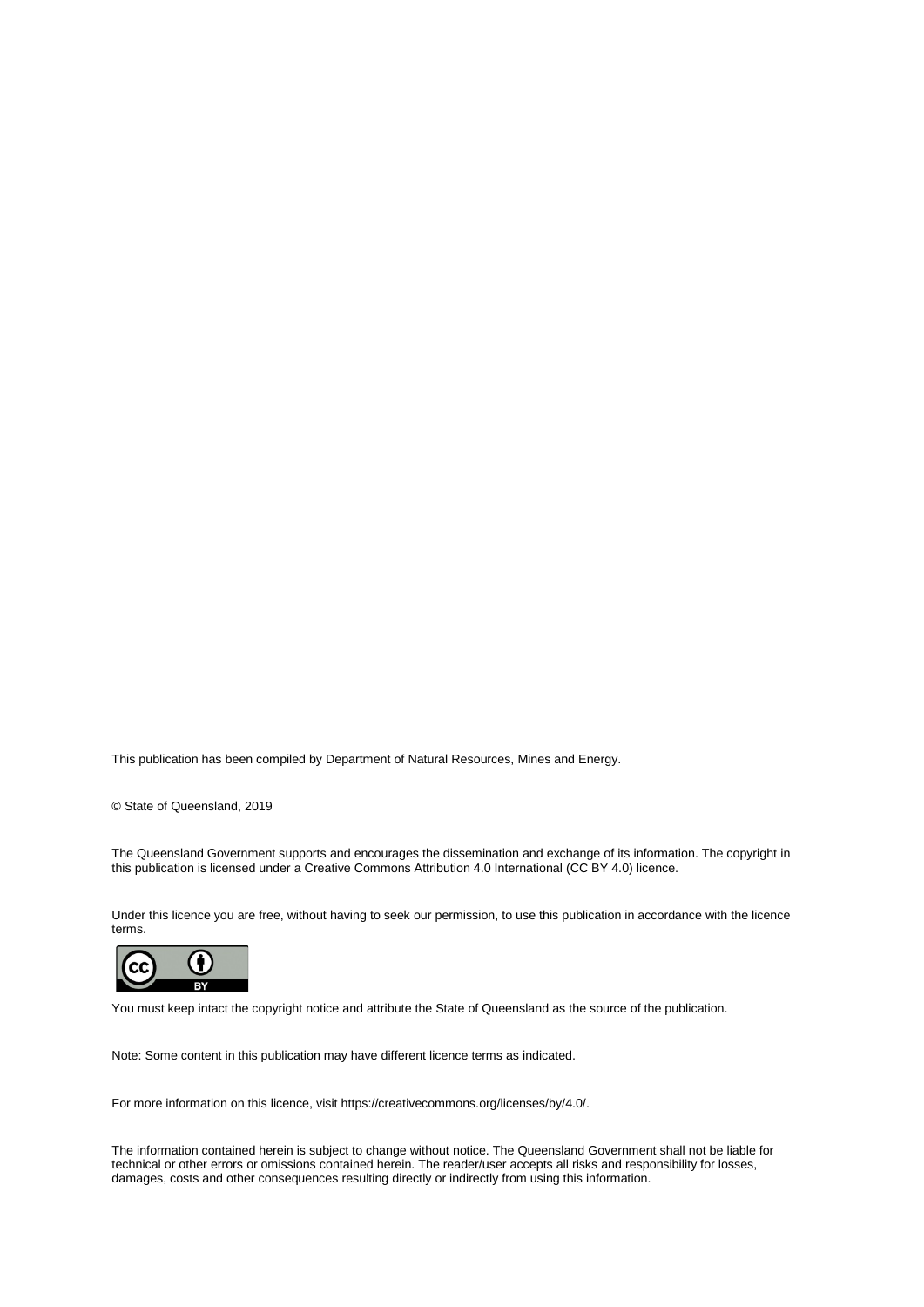## <span id="page-2-0"></span>**Foreword**

This report has been prepared to inform stakeholders of the considerations I made in finalising the Water Amendment Plan (Burdekin Basin) 2019.

The 17 submissions received during the consultation period on the draft Water Amendment Plan (Burdekin Basin) 2018 and the feedback received during consultation meetings were critical in informing the amendment plan. I was pleased that the submissions and feedback indicated broad support for the draft water amendment plan's provisions, including ensuring the security of access to water for existing users, opportunities for new development through water trading and the protection of environmental flows.

All issues raised through consultation and submissions have been fully considered and addressed in finalising the water plan.

These amendments are a positive step toward providing sustainable water management in the Upper Burdekin region.

Thank you to all of you who have participated and contributed to the development of the final Water Amendment Plan (Burdekin Basin) 2019, particularly the Upper Burdekin Water Consultation Group, as well as those who provided written submissions on the draft Water Amendment Plan (Burdekin Basin) 2018.

Your ongoing involvement in the water planning process has ensured that the final Water Amendment Plan (Burdekin Basin) 2019 advances the sustainable management of Queensland's water resources.

With this amendment finalised, our focus now shifts to a full review of the Burdekin Basin Water Plan. In 2017, I extended the expiry date for the plan to 1 September 2019. This extension allowed time for the Water Amendment Plan (Burdekin Basin) 2019 to be finalised and for various water infrastructure feasibility assessments to progress so that a complete picture of the opportunities in the Burdekin Basin would become clear. In mid-2019, I anticipate seeking community feedback on what this future vision for the future allocation and management of water resources in the basin should be.

**Hon. Mark Bailey MP** Minister for Transport and Main Roads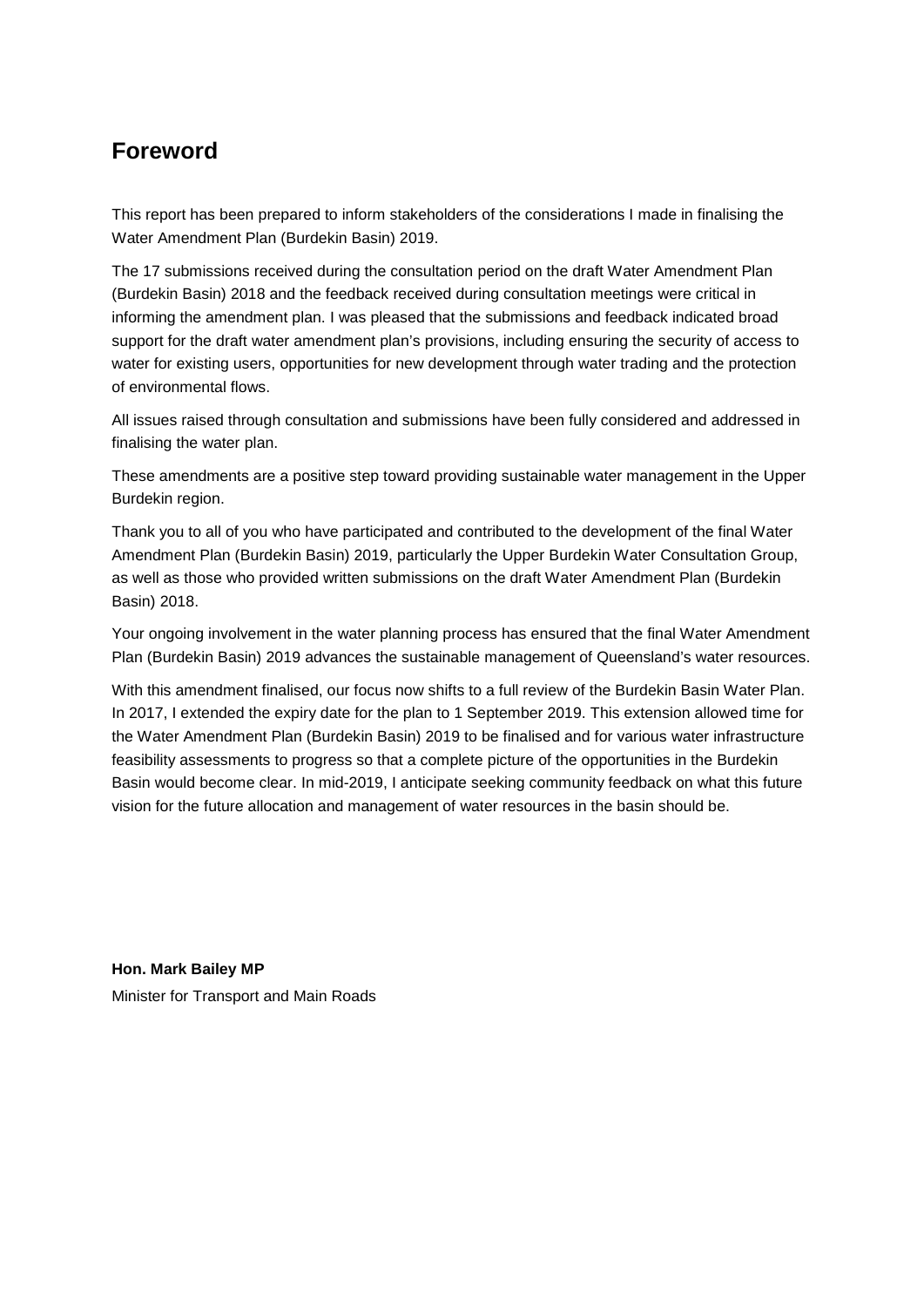## 1 Table of contents

| 1            |                                                                                  |  |  |
|--------------|----------------------------------------------------------------------------------|--|--|
|              |                                                                                  |  |  |
|              |                                                                                  |  |  |
|              |                                                                                  |  |  |
|              |                                                                                  |  |  |
|              |                                                                                  |  |  |
| $\mathbf{2}$ |                                                                                  |  |  |
|              |                                                                                  |  |  |
|              |                                                                                  |  |  |
| 3            | Issues raised on the draft water amendment plan and how they were considered and |  |  |
|              |                                                                                  |  |  |
|              |                                                                                  |  |  |
|              |                                                                                  |  |  |
|              |                                                                                  |  |  |
|              |                                                                                  |  |  |
|              |                                                                                  |  |  |
|              |                                                                                  |  |  |
|              |                                                                                  |  |  |
|              |                                                                                  |  |  |
|              |                                                                                  |  |  |
|              |                                                                                  |  |  |
|              |                                                                                  |  |  |
|              |                                                                                  |  |  |
|              |                                                                                  |  |  |
|              |                                                                                  |  |  |
|              |                                                                                  |  |  |
|              |                                                                                  |  |  |
|              |                                                                                  |  |  |
|              |                                                                                  |  |  |
|              |                                                                                  |  |  |
|              |                                                                                  |  |  |
|              |                                                                                  |  |  |
|              |                                                                                  |  |  |
|              |                                                                                  |  |  |
|              |                                                                                  |  |  |
|              |                                                                                  |  |  |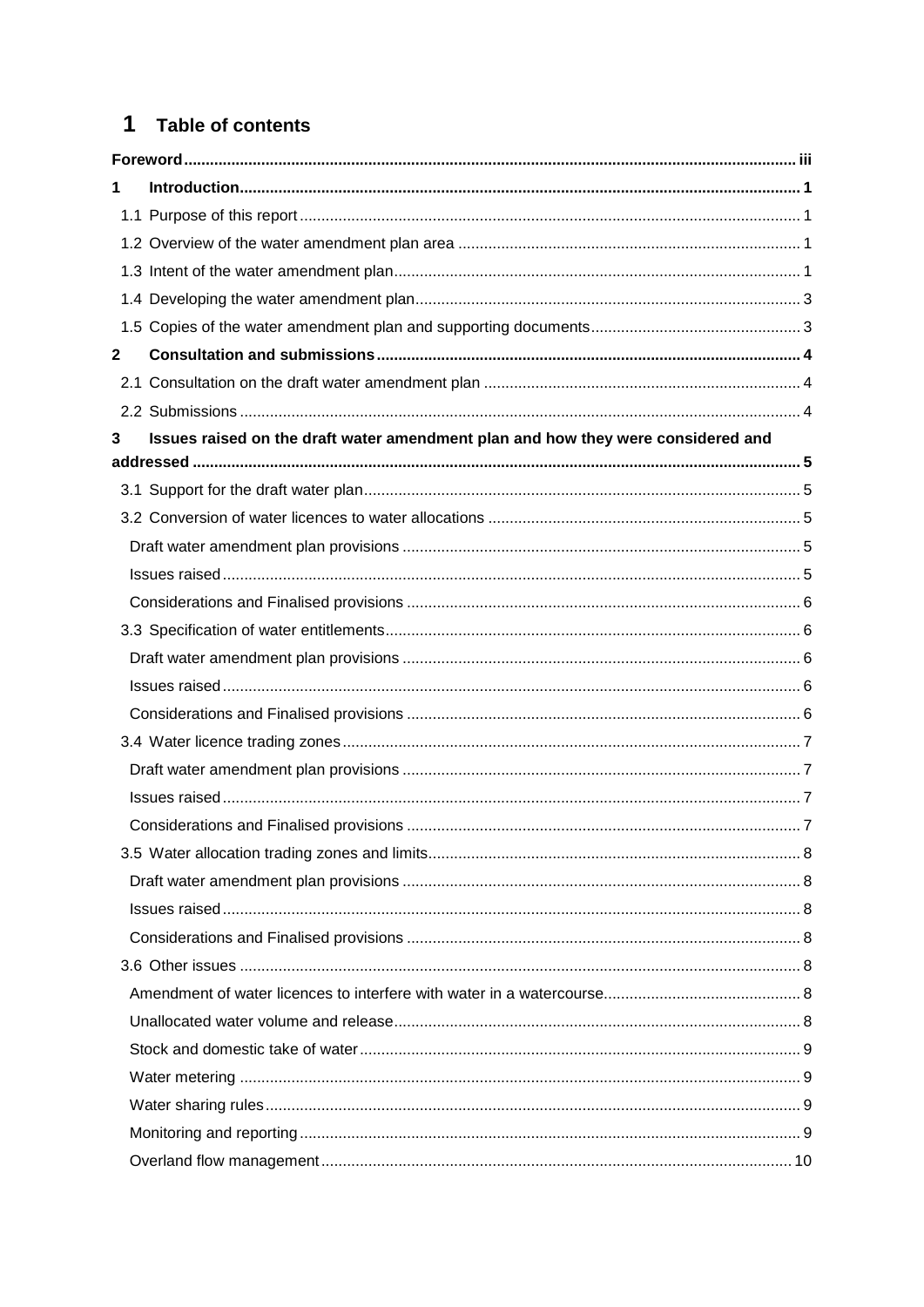|       | Attachment 2: Statement of Changes for the Burdekin Basin Water Management Protocol  15 |  |
|-------|-----------------------------------------------------------------------------------------|--|
|       |                                                                                         |  |
| $5 -$ |                                                                                         |  |
|       |                                                                                         |  |
|       |                                                                                         |  |
|       |                                                                                         |  |
| 4     |                                                                                         |  |
|       |                                                                                         |  |
|       |                                                                                         |  |
|       |                                                                                         |  |
|       |                                                                                         |  |
|       |                                                                                         |  |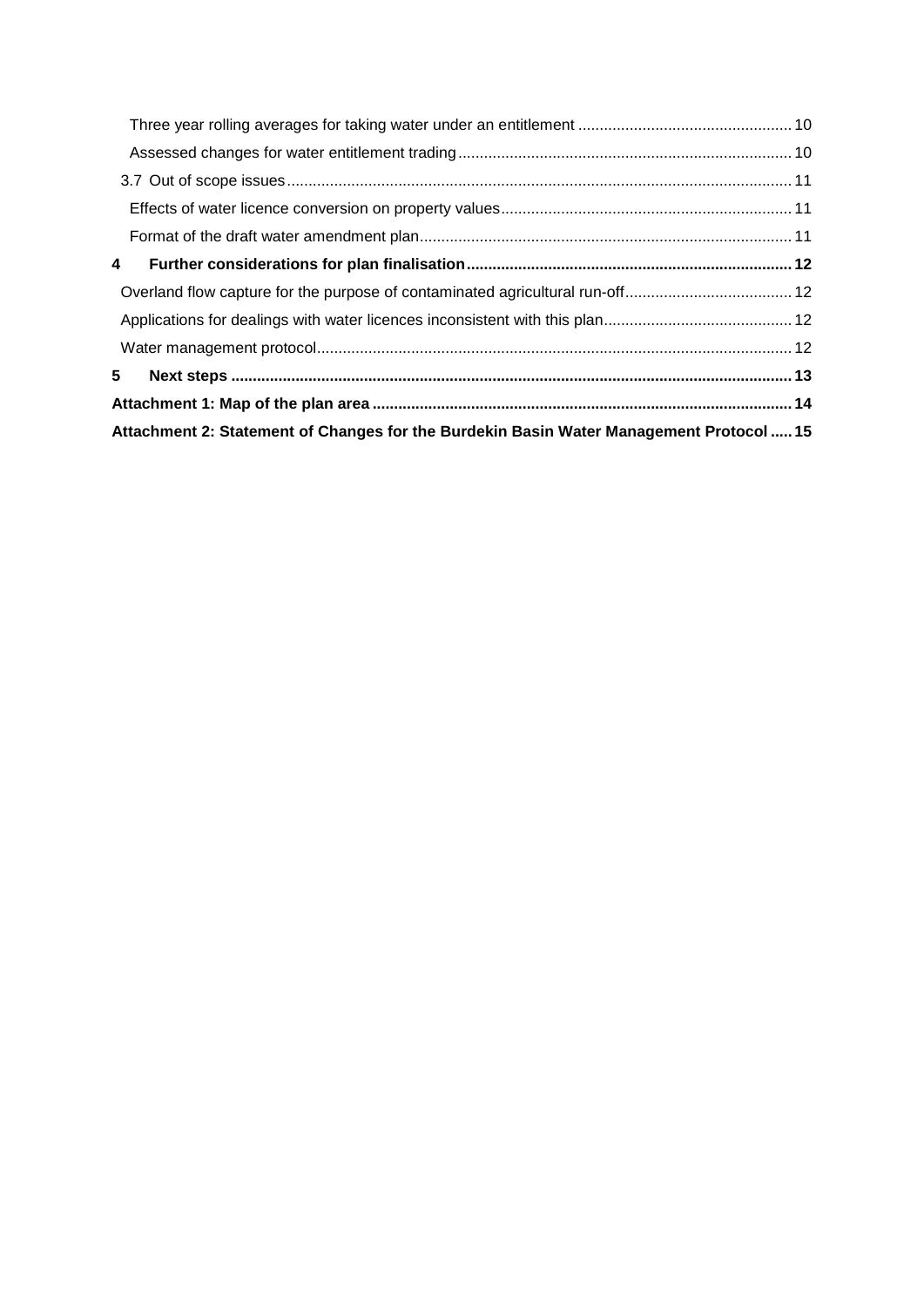## <span id="page-5-0"></span>**1 Introduction**

## <span id="page-5-1"></span>**1.1 Purpose of this report**

Under section 48 of the *Water Act 2000* (Water Act), following approval of the Water Amendment Plan (Burdekin Basin) 2019 (water amendment plan) by the Governor in Council, the Minister must prepare a report stating the considerations made in finalising the plan. The report must outline the submissions received on the draft water amendment plan and whether or not issues raised in the submissions were addressed.

This report therefore provides information about:

- the considerations in finalising the water amendment plan
- the consultation process undertaken by the Department of Natural Resources, Mines and Energy (the department) in developing the water amendment plan
- the issues raised in the submissions on the draft water amendment plan and
- how submissions were considered and addressed in finalising the water amendment plan.

Section 69 of the Water Act requires the Chief Executive to publish a Statement of Changes upon amending or replacing a water management protocol. The Statement of Changes has been included in this report so that it may be read in conjunction with this report.

### <span id="page-5-2"></span>**1.2 Overview of the water amendment plan area**

The part of the Burdekin Basin water plan area covered by the water amendment plan comprises the subcatchments of the Upper Burdekin (subcatchment area G); the Cape Campaspe (subcatchment area F), and the Belyando Suttor (subcatchment area E) as shown in the map in Attachment 1. These subcatchments are all upstream of the Burdekin Falls Dam and provide critical inflows to the dam that maintain secure water supplies for downstream water users.

This area of the plan supports a diverse range of industries as well as town water supplies including for Charters Towers. In the Belyando-Suttor subcatchment mining and mineral resources is fast becoming the dominant industry seeking water for processing, amenities and maintenance activities. The mining industry is also present in the Upper Burdekin subcatchment. Irrigated agriculture including pasture and fodder production for beef cattle is an important industry, along with small crops and horticulture production, which occurs around the major centre of Charters Towers.

## <span id="page-5-3"></span>**1.3 Intent of the water amendment plan**

The water amendment plan contains objectives and strategies for sustainably managing surface water and overland flow water in subcatchments upstream of Burdekin Falls Dam. The key driver for this amendment was to establish new water markets in the water amendment plan area, where possible, to enable agricultural growth supported by seasonal and permanent trades of water entitlements.

The water amendment plan will provide opportunities to meet emerging mining and agriculture demands in the area, while maintaining the security of existing entitlements and environmental flows.

The water amendment plan and implementation instruments achieve this goal through the following:

• Converting 146 existing water licences with a total volume of 62,591 megalitres (ML) to water allocations (which separate water and land into two separate titles) in priority areas of the Upper Burdekin subcatchment and the Cape Campaspe subcatchment. This provides new opportunities for trading of water titles, and promotes water use efficiency and the movement of water to its highest value use.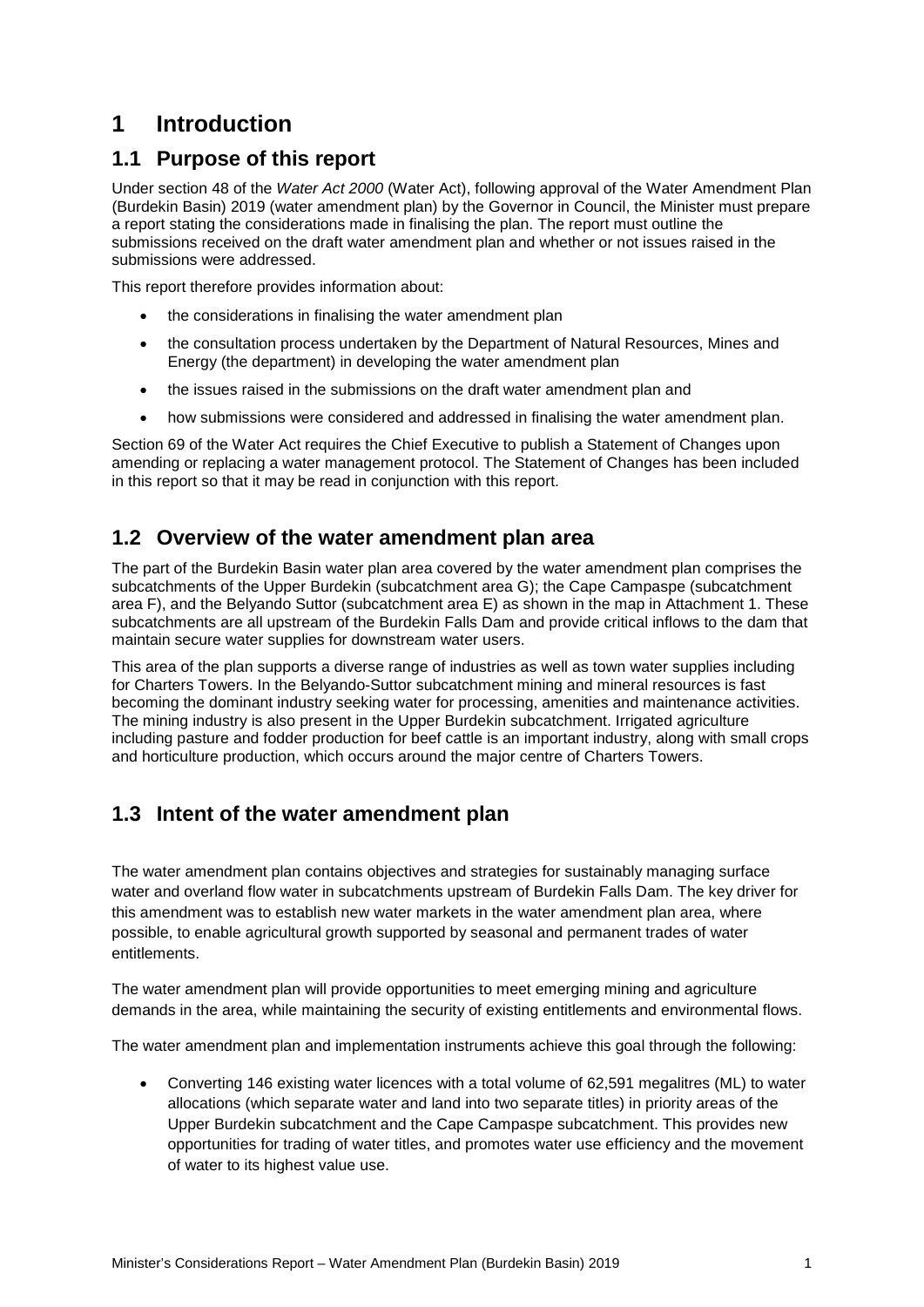- Establishing water allocation security objectives for newly created water allocations to enable water users to better understand the security of their entitlements.
- Establish a water trading framework for 18 water licences (the water licence remains attached to the land title) totalling 61,413 ML in the Belyando Suttor subcatchment, to enable simple trades within zones (river reaches) to help meet emerging water demands.
- Amending 52 water licences to remove redundant or impractical conditions, simplifying access conditions and placing volumetric limits on entitlements that are currently only limited by area. This provides a clearer description for each water licence that gives certainty to water users and removes unnecessary regulatory burden.
- Simplifying the purpose of water entitlements so there are no limitations on what the water is used for so that water can move freely to its highest value use and between sectors.
- Replacing 11 water licences with four new water licences to simplify access conditions and reduce unnecessary administrative costs for water users.
- Granting three new water licences to recognise the historical take or interference with water that existed prior to the initial Water Resource (Burdekin Basin) Plan 2007.
- Establishing a limit for taking water of up to 5 ML annually without an entitlement to use for a prescribed activity except in water supply schemes. Prescribed activities include water use for activities not part of primary production, e.g. washing produce for processing or packaging and washing down equipment, plant or vehicles.
- Providing for an additional 50,000 ML to be traded from the Burdekin Falls Dam ponded area to meet increased market interest in accessing water direct from the dam to address future water demands upstream of the dam.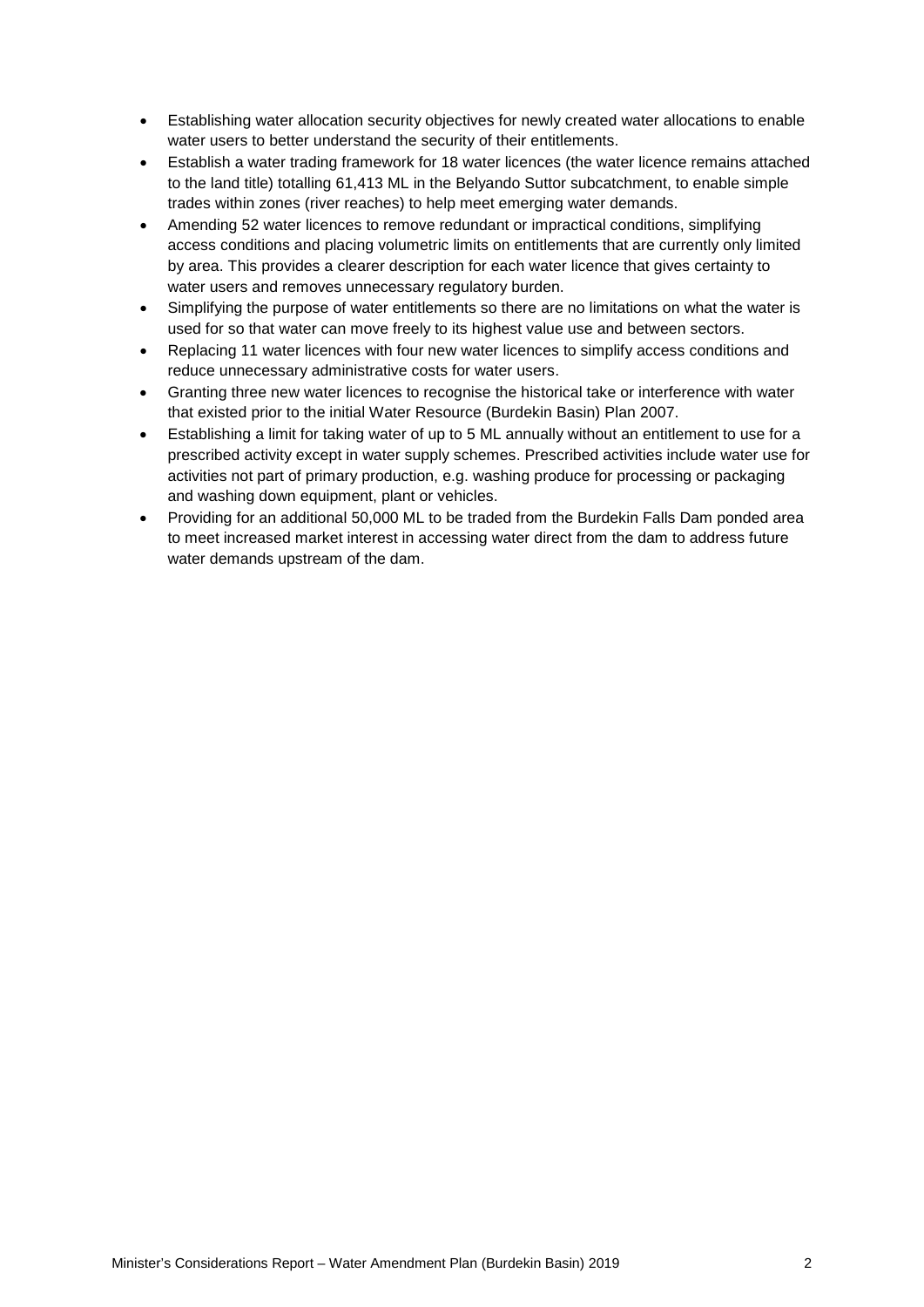## <span id="page-7-0"></span>**1.4 Developing the water amendment plan**

| Date          | <b>Milestone</b>                                                                                                                                                                                                                                                                                     |
|---------------|------------------------------------------------------------------------------------------------------------------------------------------------------------------------------------------------------------------------------------------------------------------------------------------------------|
| August 2015   | Statement of Proposals and public notice was released for public consultation<br>and submissions about the Minister's intention to review strategies and rules for<br>unsupplemented water entitlements in subcatchment areas E, F and G.                                                            |
| February 2017 | Water Amendment Plan (Burdekin Basin) (No. 1) 2017 was released to give<br>effect to changes made to the Water Act 2000 in late 2016 to improve the water<br>planning framework.                                                                                                                     |
| 27 April 2018 | Draft water amendment plan (Burdekin Basin), draft water management<br>protocol, draft water entitlement notice and an accompanying Statement of<br>Intent were released for consultation and public submissions. Public notices<br>were also published in the local newspapers.                     |
| May/June 2018 | Public information sessions were held in Charters Towers and Alpha. Shed<br>meetings were held in Greenvale and Belyando Crossing. Meetings were held<br>with external stakeholder groups (e.g. Charters Towers Regional Council and<br>Upper Burdekin Water Consultation Group) and state agencies. |
| 15 June 2018  | Formal submission period closed.                                                                                                                                                                                                                                                                     |
| June 2019     | Governor in Council approval of the final Water Amendment Plan (Burdekin<br>Basin) and water entitlement notice.                                                                                                                                                                                     |
| June 2019     | Final Water Amendment Plan (Burdekin Basin) and water entitlement notice<br>published in the Queensland Government Gazette.                                                                                                                                                                          |
| June 2019     | Final water management protocol published on the department's website.                                                                                                                                                                                                                               |

#### *Table 1 – Water planning milestones for the water amendment plan*

## <span id="page-7-1"></span>**1.5 Copies of the water amendment plan and supporting documents**

The water amendment plan, water management protocol and water entitlement notice are available on the department's website at [www.dnrme.qld.gov.au.](http://www.dnrme.qld.gov.au/)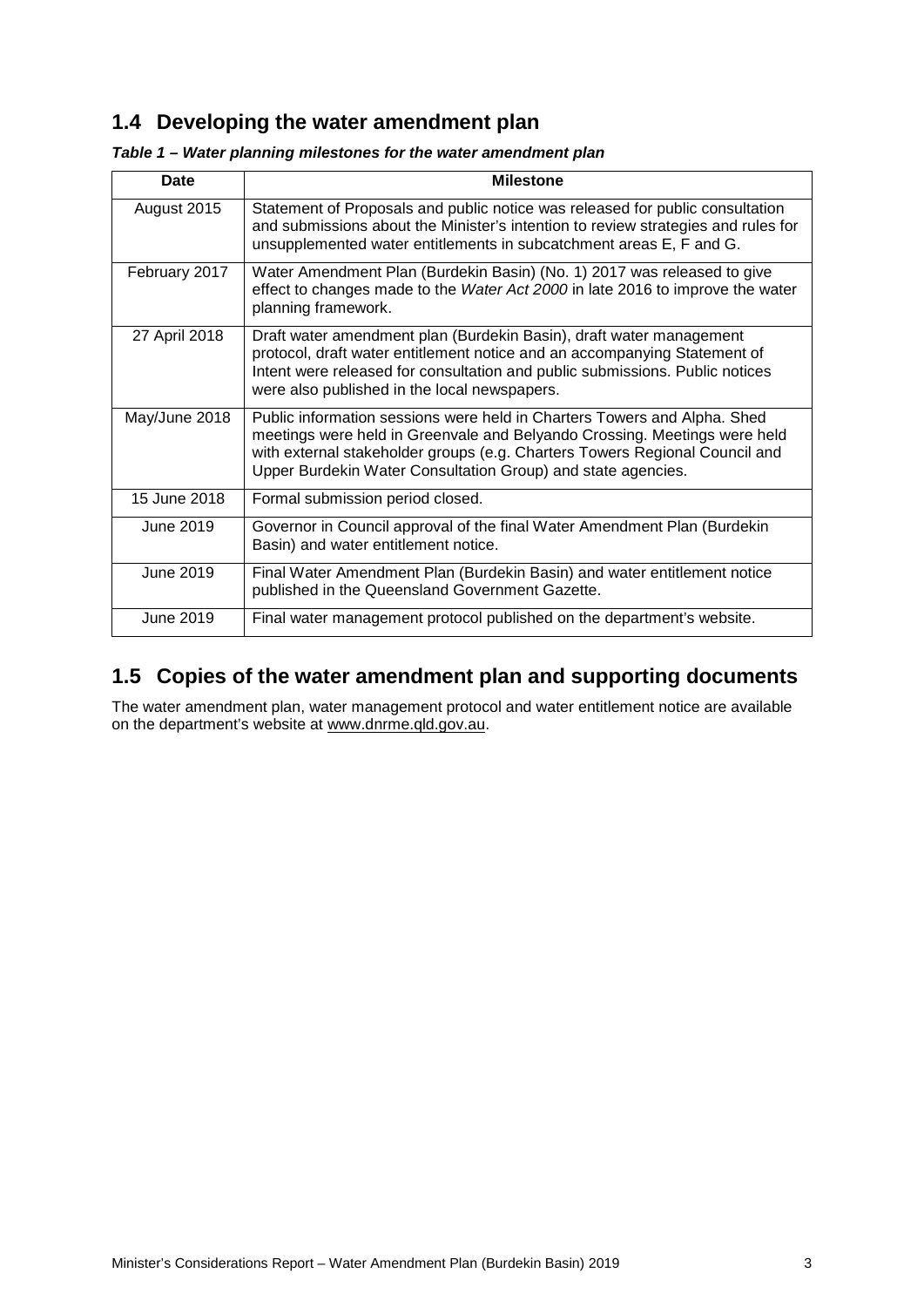## <span id="page-8-0"></span>**2 Consultation and submissions**

Community and stakeholder engagement has been instrumental at all stages in developing the water amendment plan, water entitlement notice and water management protocol.

The consultation undertaken for the water amendment plan included:

- consultation with the Upper Burdekin Water Consultation Group to inform development of the water amendment plan and the water management protocol
- public meetings and information sessions
- local government and key stakeholder body briefings and information sessions
- liaison with other State Government departments
- a formal submissions process.

### <span id="page-8-1"></span>**2.1 Consultation on the draft water amendment plan**

The community in the plan area was actively engaged and consulted throughout the development of the water amendment plan, water entitlement notice and water management protocol.

Public consultation sessions were held during the submission period to enable stakeholders to seek further information about the intent of the draft documents, understand the implications of the rules contained in the draft documents and obtain details about how to make a submission.

Public meetings were held at Alpha (28 May 2018) and Charters Towers (30 May 2018). Shed meetings were held at Belyando Crossing (29 May 2018) and Greenvale (30 May 2018). The department also engaged with water users and other stakeholders who were not able to attend these meetings, or who required further information as a follow up to the meetings.

Meetings were held with Charters Towers Regional Council and the Upper Burdekin Basin Water Consultation Group to discuss the draft water amendment plan and seek feedback on the draft proposals.

Separate briefings and information sessions were held with key stakeholder groups such as Queensland Farmers' Federation (QFF), Agforce, Queensland Conservation Council (QCC) and Renewable Developments Australia (RDA).

In finalising the water amendment plan, the department considered submissions along with feedback from discussions with the Upper Burdekin Basin Water Consultation Group, key stakeholders and submitters. These were generally supportive of the strategies proposed for the draft water amendment plan.

### <span id="page-8-2"></span>**2.2 Submissions**

The draft water amendment plan and implementation instruments were released for public consultation on 27 April 2018 with the submission period closing on 15 June 2018. Seventeen submissions were received on the draft water amendment plan, the draft water entitlement notice and the water management protocol amendment.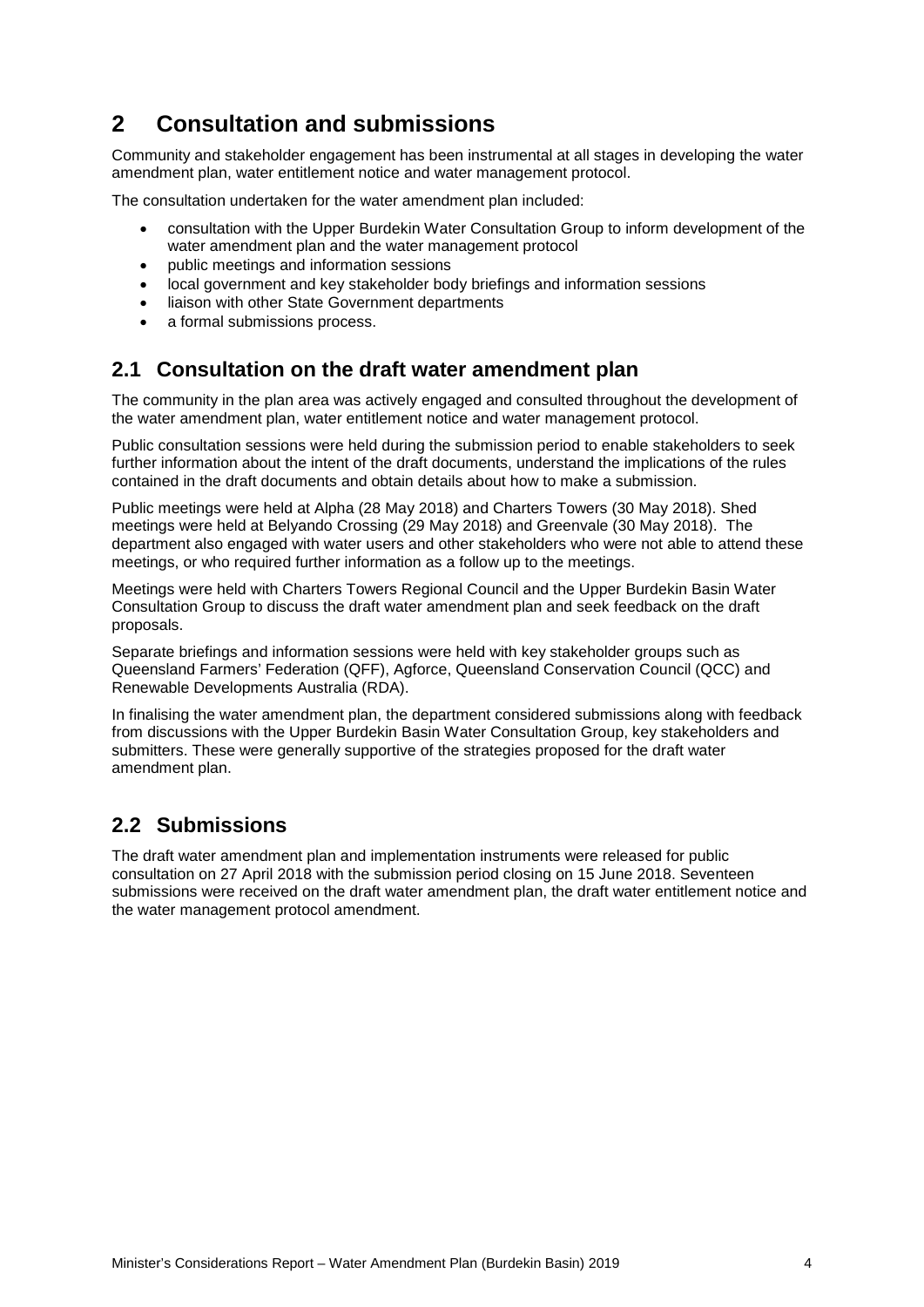## <span id="page-9-0"></span>**3 Issues raised on the draft water amendment plan and how they were considered and addressed**

This section summarises key issues raised and how the issues were considered and addressed in finalising the water amendment plan.

The department analysed and reviewed every submission received on the draft water amendment plan, draft water entitlement notice and the water management protocol. If a submission requested a change to a provision in the draft water amendment plan or water management protocol, or requested a change to a water entitlement stated in the water entitlement notice, the change was made if:

- it was consistent with the water plan including plan outcomes and objectives
- it was substantiated by the submission
- it was supported by hydrological modelling
- there were no adverse impacts on existing water users, including town water supplies, or environment flows.

For submissions about water entitlement terms and conditions, the department liaised with submitters for clarification or further information, and sought independent advice from a referral panel.

## <span id="page-9-1"></span>**3.1 Support for the draft water plan**

Many submissions provided general support for the draft water amendment plan and the planning process, including positive feedback on the following aspects:

- water trading framework
- conversion of water licences to water allocations
- simplified and clearer specification of water entitlements including rationalisation of licences
- retention of unallocated water reserves
- provision for prescribed activities
- allowing land owners to take water for stock and domestic use without an entitlement
- water metering
- change in the purpose for taking of water to 'any' purpose
- protection of waterways and security of existing entitlements.

### <span id="page-9-2"></span>**3.2 Conversion of water licences to water allocations**

#### <span id="page-9-3"></span>**Draft water amendment plan provisions**

The draft water amendment plan proposed to convert water licences to water allocations in priority areas of the Upper Burdekin subcatchment, and all irrigation water licences in the Cape Campaspe subcatchment. Water allocations could be established in these areas because there was sufficient data and rigour in the hydrologic model to support the conversion and the establishment of suitable water allocation security objectives with confidence. This level of confidence is important when assessing conversion and trading rules for consistency with existing environmental flow objectives and water allocation security objectives.

In the Belyando Suttor subcatchment, the confidence and sufficiency in data was not equivalent to the other subcatchment areas and therefore entitlements were proposed to remain as water licences and not be converted to water allocations at this time.

#### <span id="page-9-4"></span>**Issues raised**

Six submissions were received expressing disappointment that water licences in the Belyando Suttor subcatchment were not being converted to water allocations.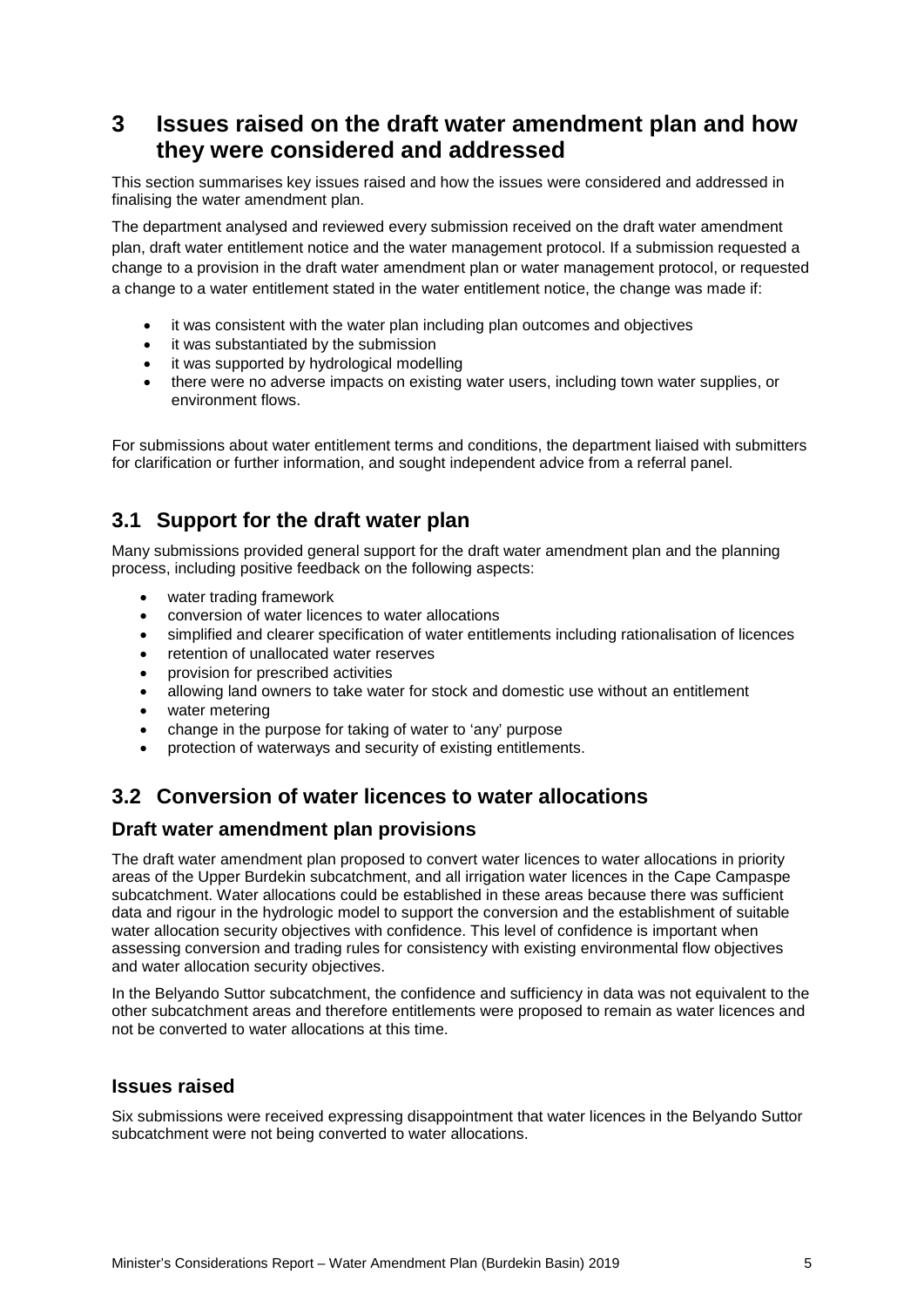#### <span id="page-10-0"></span>**Considerations and finalised provisions**

The final water amendment plan retains the position that water licences in the Belyando Suttor subcatchment remain as water licences at this time. This position is on the basis that there isn't sufficient confidence in the data and the hydrologic model to support converting these licences to water allocations.

However, the department has maintained the draft water amendment plan proposal to enable water licence trading within specific zones. While this trading framework does not enable the full flexibility of a water allocation trading market, there are significant opportunities provided for through the water licence trading rules to support emerging water demands.

There may be opportunities through a future review of the Burdekin Plan to consider this issue further with the benefit of additional information and a review of the effectiveness of the water licence trading arrangements provided for under this water amendment plan.

### <span id="page-10-1"></span>**3.3 Specification of water entitlements**

#### <span id="page-10-2"></span>**Draft water amendment plan provisions**

The draft water amendment plan and water entitlement notice proposed better defined and streamlined terms and conditions of water entitlements. This included ensuring all water entitlements specified volumetric terms and that any redundant or unnecessarily burdensome conditions were removed.

#### <span id="page-10-3"></span>**Issues raised**

Six submitters from the Belyando Suttor subcatchment and one from Upper Burdekin subcatchment raised specific issues relating to their entitlements and asked for changes to one or more of the entitlement attributes.

#### <span id="page-10-4"></span>**Considerations and finalised provisions**

#### **Annual volumetric limits**

Four submissions requested an increase to the volumetric limit on their water licences specified in the draft water entitlement notice.

One submitter's water entitlement already stated a volumetric limit on the licence and the draft water entitlement notice simply reflected this existing volume. The water plan did not propose to revisit any existing volumes as these volumes had already been determined previously in accordance with the Water Act and were compliant with the water plan. The submission sought to increase the volume stated on an existing licence, which is not consistent with the water plan and therefore could not be accommodated or supported.

One submission related to a water licence that did not currently state a volumetric limit and provided information supporting a volume greater than that proposed in the draft water entitlement notice. The submitter's requested volume and supporting information was assessed to be consistent with the plan and the volume has been changed accordingly for the final water entitlement notice.

The final two submissions also related to water entitlements that did not currently state a volumetric limit however the department did not agree that an increased volume should be supported. The department sought independent advice from the referral panel who assessed the submission against the criteria in the water plan, and against the information provided in the submissions.

The panel recommended that the volumes remain unchanged. The department adopted the panel's recommendation and the volumes are unchanged in the final water entitlement notice.

#### **Maximum rate of take**

Five submissions requested an increase to their proposed maximum rate of take to be specified on the water entitlement. The proposed maximum rates of take in the draft water entitlement notice were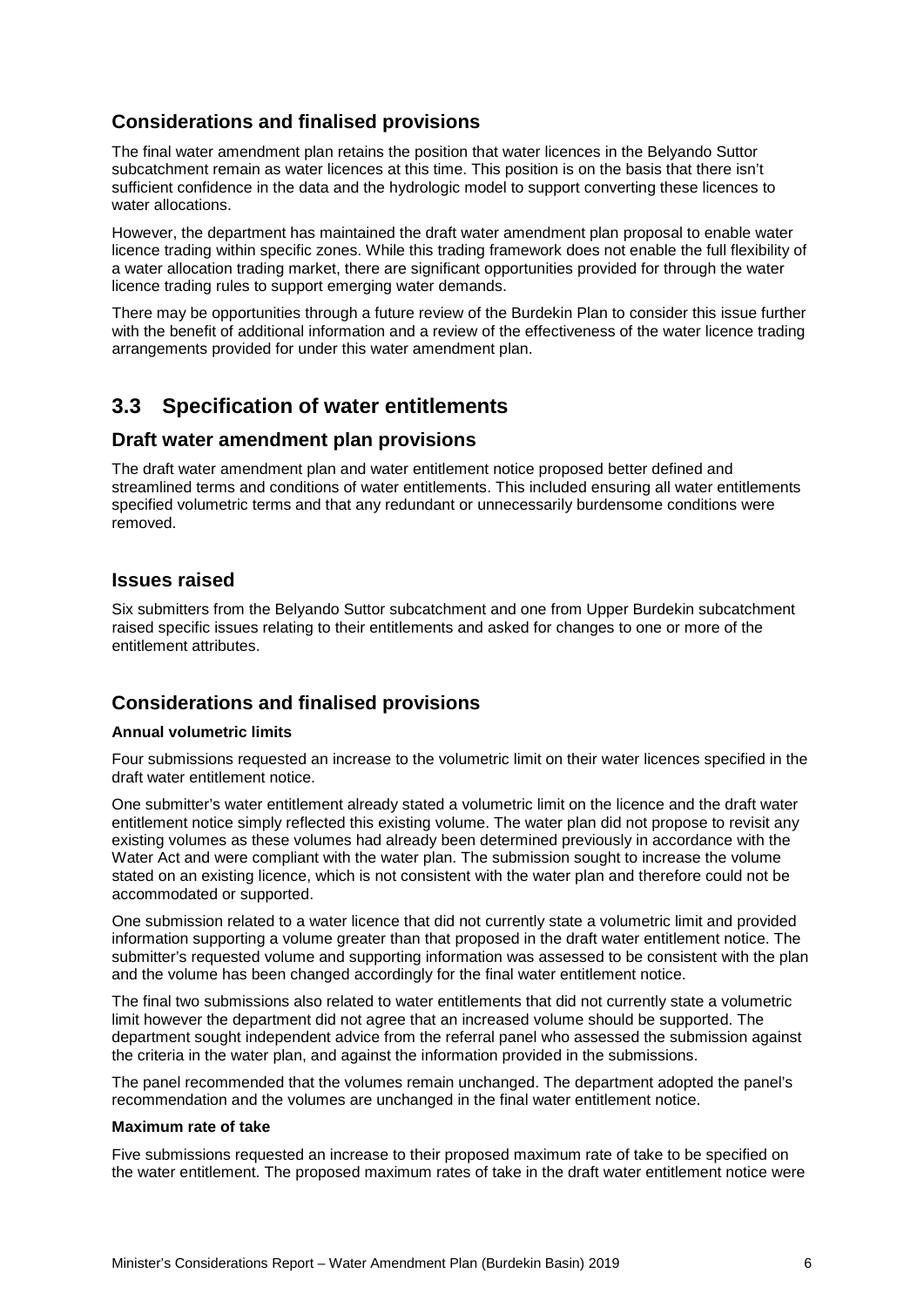determined in accordance with the water plan, which had a clear process for how the rate was to be calculated. For four of the submissions, this meant the rate was clear and any requests for changes would have been inconsistent with the water plan. Therefore, no changes were made in relation to these four submission in the final water entitlement notice. There may be opportunities for submitters to make an application to increase the maximum rate after finalisation of the water amendment plan as plan provisions allow for rates to be increased up to those possible for existing authorised works.

The fifth submission about the maximum rates of take identified an error in the calculation for the draft water entitlement notice for the individual. The department agrees that an error was made and has amended the final water entitlement notice accordingly.

### <span id="page-11-0"></span>**3.4 Water licence trading zones**

#### <span id="page-11-1"></span>**Draft water amendment plan provisions**

The water amendment plan proposed nine water licence trading zones in priority areas of the Belyando Suttor subcatchment to facilitate localised trading opportunities for relocatable licences.

#### <span id="page-11-2"></span>**Issues raised**

Four submissions were received seeking more flexibility in the proposed trading zones in Belyando Suttor subcatchment, while one submission suggested additional trading zones.

#### <span id="page-11-3"></span>**Considerations and finalised provisions**

As discussed in section 3.2, there are a number of issues that prevented the department from having sufficient confidence to support converting water licences in the Belyando Suttor subcatchment to tradeable water allocations.

Despite this, the department still recognised the need to establish trading to meet emerging demands and therefore developed water licence trading zones. The zones were determined by assessing river reaches where, if water was traded, would result in the lowest impacts to existing users. This assessment included:

- identifying reaches where water licences shared similar access conditions (e.g. a flow condition met at St Anne's gauging station)
- assessing existing water use patterns and determining where additional demand may be sought
- analysing flow data to ensure a zone was hydrologically consistent along its length to ensure flow patterns were the same along the entirety of the zone
- limiting impacts to existing water users' current access, which may otherwise be compromised with the inclusion of larger zones.

At this time, the confidence simply isn't there to enable changes to the zones as requested by submitters. However, it is anticipated that a future review of the Burdekin Plan may provide an opportunity to consider this issue further with the benefit of additional information and a review of the effectiveness of the water licence trading arrangements provided for under this water amendment plan.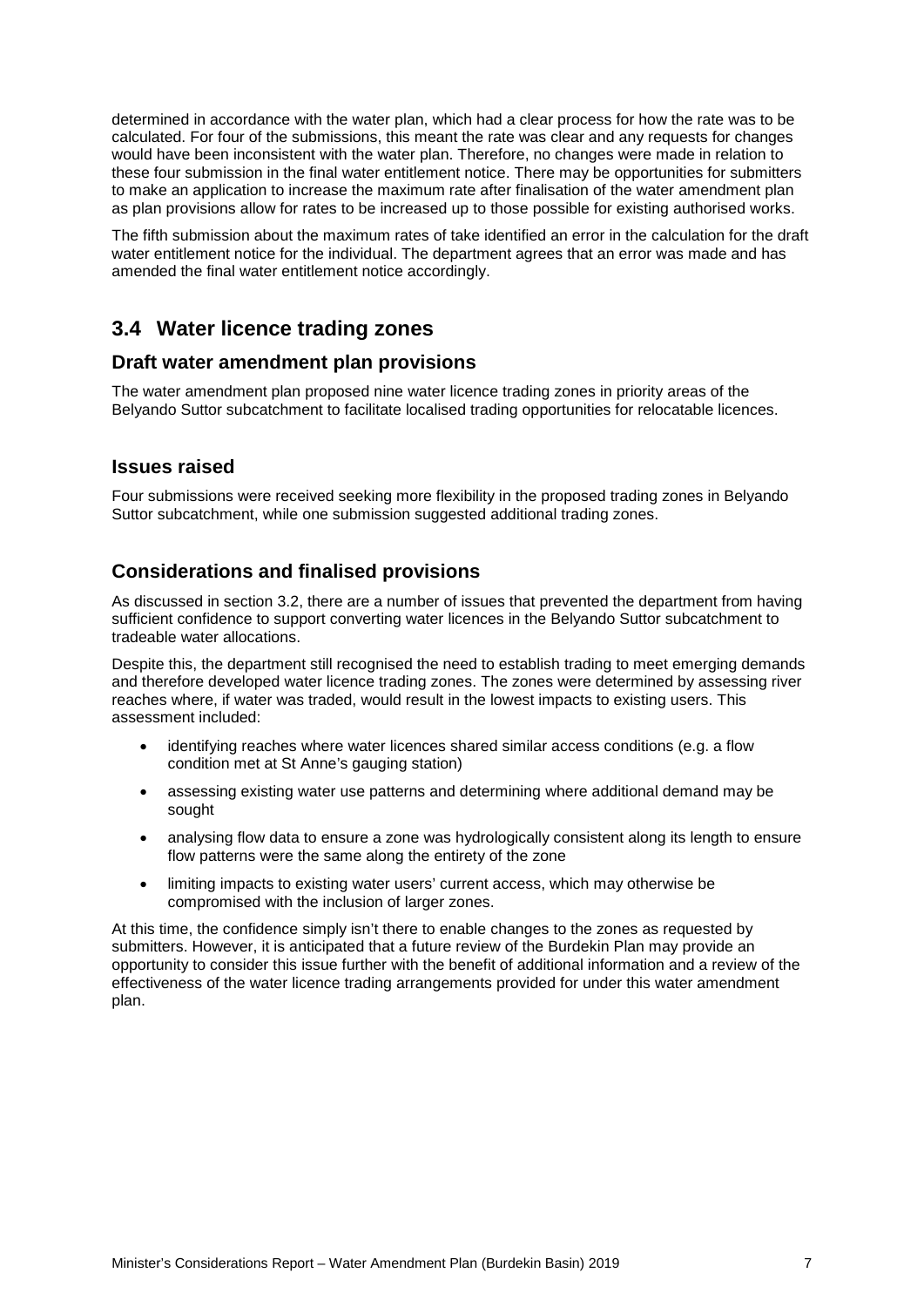## <span id="page-12-0"></span>**3.5 Water allocation trading zones and limits**

#### <span id="page-12-1"></span>**Draft water amendment plan provisions**

The water amendment plan proposed water allocation zones in priority areas of the Upper Burdekin and Cape Campaspe subcatchments to facilitate trading opportunities. The proposed trading rules were based on extensive hydrologic modelling whilst ensuring consistency with the plan outcomes, including the protection of Charters Towers' town water supply. Community groups and individuals, particularly the Upper Burdekin Water Consultation Group, were consulted in developing these rules.

#### <span id="page-12-2"></span>**Issues raised**

One submission in the Upper Burdekin subcatchment sought adjustments to the boundary between the Upper Burdekin zone B, which includes the ponded area of the Charters Towers Weir, and Upper Burdekin zone C. Their request for change was to secure greater opportunity for moving water within and between the two zones.

Another submission requested that trading be provided for between the Upper Burdekin zone C and Fanning A zone.

#### <span id="page-12-3"></span>**Considerations and finalised provisions**

The final water amendment plan was amended resulting in greater flexibility in trading opportunities in Burdekin zone C. The department confirmed through hydrologic modelling that water security for Charters Towers' town water supply would be protected and that other plan outcomes, including ecological outcomes, could also be supported. Feedback from the submitters, affected individuals and stakeholders, including Charters Towers Regional Council, have confirmed that that they are supportive of the proposed changes.

A change to allow trading between the Upper Burdekin C and Fanning A zones could not be accommodated at this stage without introducing complicated trade rules and also recognising the change would affect the value of entitlements and performance between different water allocation groups. However, the trading envelop for Fanning A zone has been increased to provide a greater opportunity to trade water for similar performing water allocations. The effectiveness and flexibility of the trading framework may be examined at a future review of the Burdekin water plan.

### <span id="page-12-4"></span>**3.6 Other issues**

#### <span id="page-12-5"></span>**Amendment of water licences to interfere with water in a watercourse**

Two submissions were received from water users seeking clarification on the absence of their water licences to interfere with the flow of water in the water entitlement notice.

No changes were being contemplated to these licences to interfere under the water amendment plan. This means the licences still exist and remain as they are.

#### <span id="page-12-6"></span>**Unallocated water volume and release**

A few submissions were received relating to unallocated water volumes and the process for releasing unallocated water. The water amendment plan did not include any revision of matters relating to unallocated water within its scope.

The decision to release unallocated water takes into account whether there are alternative mechanisms, such as water trading, which may meet water demand. It is anticipated that the establishment of a water trading framework in the water amendment plan and water management protocol will facilitate new opportunities for growth, allow water to move to its highest value use and to drive water use efficiency.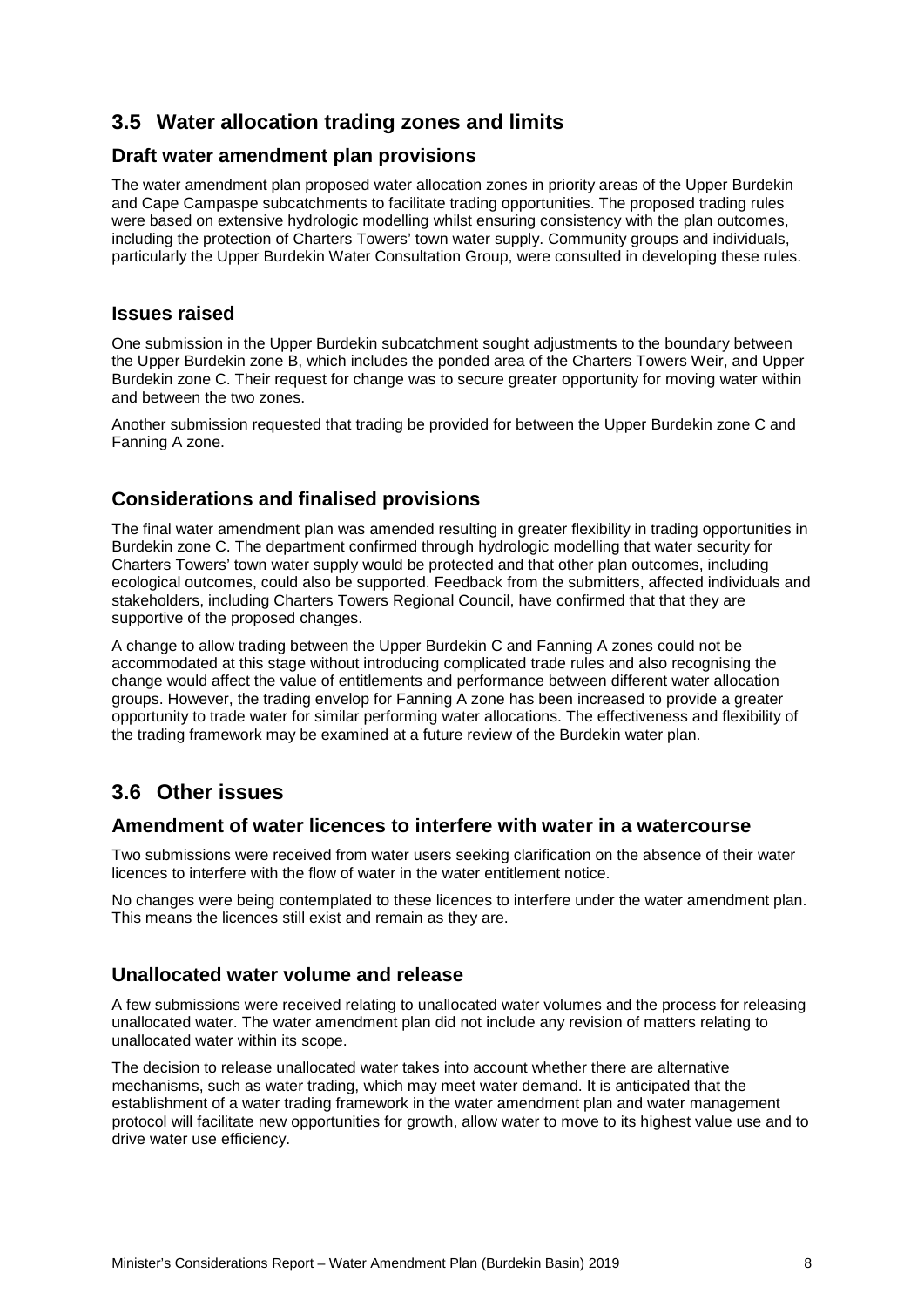The review of the Burdekin Basin Water Plan, intended to commence later this year, provides an opportunity to take a strategic look at a broader range of issues and consider the effectiveness of water trading and emerging demands for water.

#### <span id="page-13-0"></span>**Stock and domestic take of water**

Three submissions were received from landholders wanting riparian (land adjacent to a watercourse) and non-riparian water access for meeting their water needs for stock and domestic use.

Section 96 of the Act authorises stock and domestic use for riparian land. Section 103 of the Act provides for a plan to limit the taking of water for stock and domestic use for a property that is nonriparian. The draft water amendment plan allowed non-riparian water access without the need for a water licence for such uses in the plan area except where the water was to be taken from a watercourse in a water supply scheme area. Non-riparian landholders would still need to negotiate access to the watercourse with their neighbouring riparian landholders.

Restricting access in water supply scheme areas aligns with the approach that also applies for water taken for prescribed activities. These restrictions help to ensure security of supplies for supplemented water users.

The final water amendment plan has not been changed.

#### <span id="page-13-1"></span>**Water metering**

One submitter supported the principle of water metering once a trading framework is established. Another submitter stated that water meters will be critical particularly for those who trade only a proportion of their allocation.

All volumetric entitlements will require a meter as directed by the Chief Executive, to ensure water security objectives and environmental flows are maintained. This also enables management of water resource trading rules, water sharing rules, flow conditions and entitlement restrictions are adhered to.

#### <span id="page-13-2"></span>**Water sharing rules**

A restriction applies to relevant water allocations holders in the G3 water allocation group that helps to prioritise town water supplies at Charters Tower Weir. The restriction prevents these water allocation holders from taking water in times when the weir is not overflowing.

One submission requested that this restriction be further examined.

This matter was previously considered by the Water Consultation Group and no changes were recommended as assurances could not be given that relaxing the restrictions would not have implications for town water supplies.

At this time, the restrictions are unchanged so that town water supplies are protected. There may be scope to consider water sharing rules in a future review of the Burdekin water plan.

#### <span id="page-13-3"></span>**Monitoring and reporting**

One submission suggested the need to collect, and make publicly available, data on the impacts of taking or interfering with water on water quality and Traditional Owners' cultural values. While these matters were outside the scope of this amendment process, the Burdekin Basin Water Plan review that is intended to commence later this year, will provide an opportunity to take these matters into consideration. In particular, the review will be undertaken in close consultation with Traditional Owners to ensure that a new plan includes cultural outcomes and strategies to support those outcomes.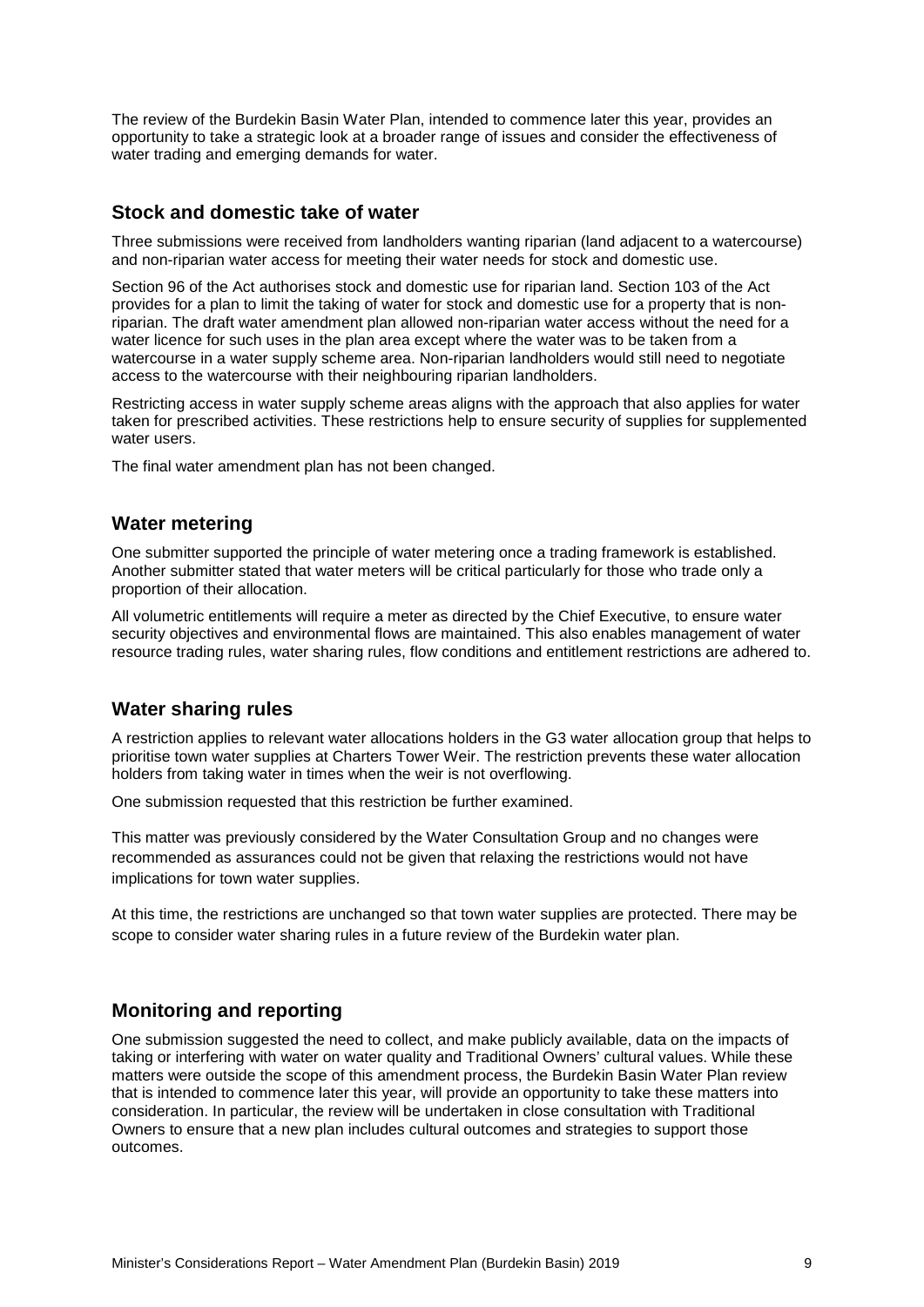One submission suggested that the department doesn't hold software to monitor, track and record water trades, particularly part-trades, in a timely manner. The department will monitor and record information on seasonal and permanent water trades either upon granting an application to trade (as for water licence trading), or when the information comes to hand (as for water allocations).

More broadly, the department's Rural Water Management Program includes investigation into opportunities for system and software improvements in relation to water entitlement data.

#### <span id="page-14-0"></span>**Overland flow management**

Three submissions were received about the management of overland flow water, which was not a matter within the scope of the amendment process.

Two of the submissions suggested that existing overland flow water storages needed to be quantified and licenced. One submitter was requesting licensing to facilitate trading. At this time, the priority for trading has been focused on watercourses where there is sufficient data and science to underpin the confidence needed to allow entitlements to move from one place to another. The second submitter sought an entitlement to give financiers better security to fund future development. The existing water plan allows a landholder that has lodged a notification about their overland flow works with the department to continue to take water using those works. While not a licence at this time, this is an authorisation to take water under the plan.

A third submitter requested that the storage capacity limit increase from 250 ML to 500 ML for taking overland flow water for stock and domestic use. An increase is not necessary as the capacity limit of 250 ML stated in the existing water plan that applies to uses such as irrigation, and does not apply to taking water for stock or domestic purposes.

#### <span id="page-14-1"></span>**Three year rolling averages for taking water under an entitlement**

Four submissions were received requesting that water users be allowed to take more than their annual volume of water in a year by including a 3-year rolling average rule in the planning instruments. The intent of these submissions was to gain greater flexibility to manage the high variability of water availability by being able to access and store greater volumes of water during wetter years.

At this time, there isn't sufficient data or science to underpin the confidence needed to ensure that these arrangements could be accommodated, particularly for Belyando Suttor subcatchment, without affecting downstream water security or environmental flows.

#### <span id="page-14-2"></span>**Assessed changes for water entitlement trading**

Four submissions were received requesting greater trading flexibility through allowing trades that haven't been pre-tested to be assessed on a case by case basis (referred to as assessed trades).

At this time, the water amendment plan has prioritised trading opportunities in those areas where there is a demand for markets and sufficient data and science to establish pre-tested rules. This was a cost-effective and efficient focus of the development and implementation of the plan amendment. The rules also cluster similar entitlements together which makes it easier for the market to value the entitlement and for the department to administer the trade. Case-by-case processes draw significant complexities with hydrology, reliability, market value and administration. At this time, the priority remains on trading within priority watercourses.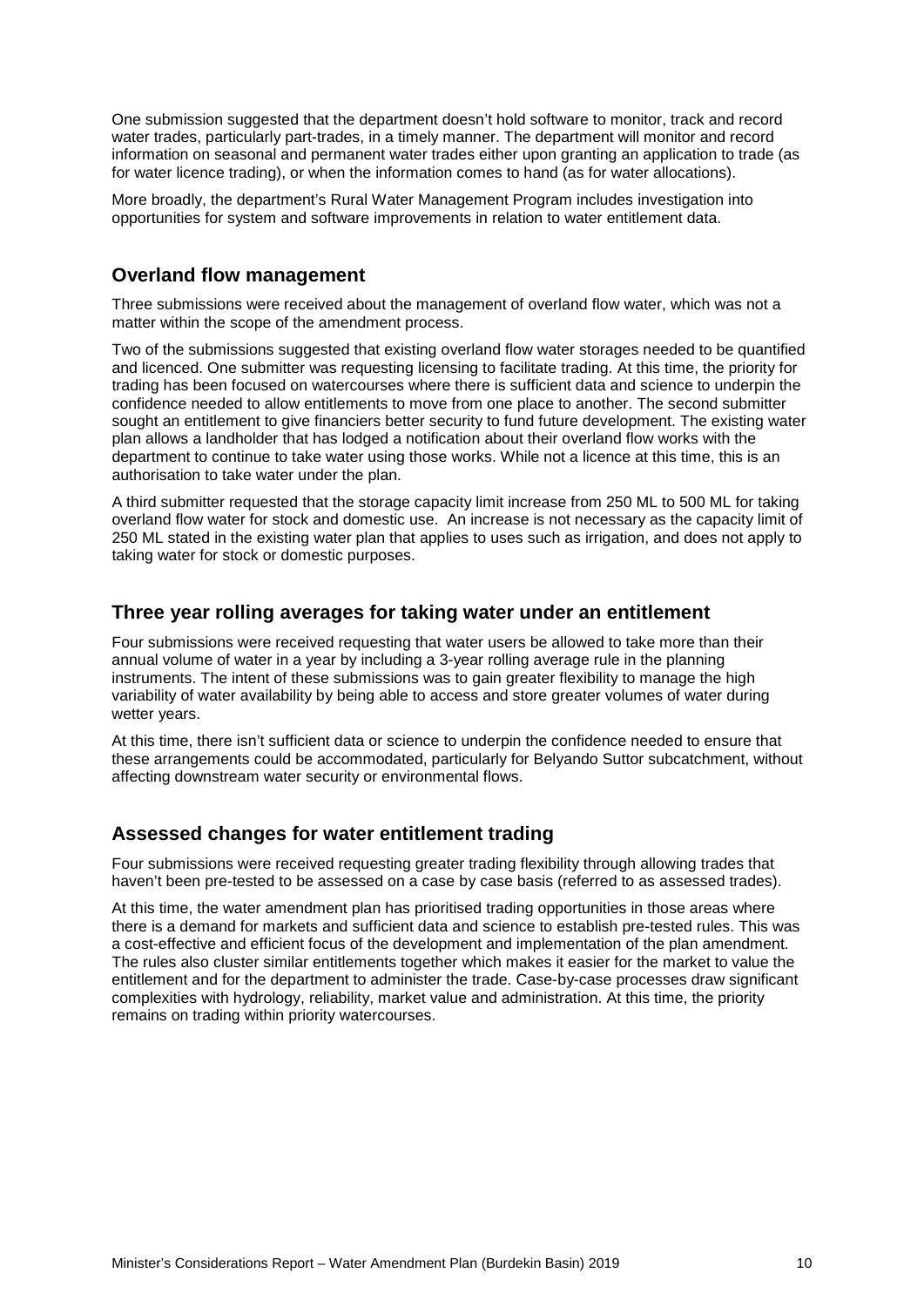## <span id="page-15-0"></span>**3.7 Out of scope issues**

#### <span id="page-15-1"></span>**Effects of water licence conversion on property values**

One submission was concerned about the impact that conversion to tradable water allocations may have on property values. When the licence is converted to an allocation, the water becomes a separate title to land resulting in a possible change in unimproved land value. However, the separate water title will still have a value by itself.

### <span id="page-15-2"></span>**Format of the draft water amendment plan**

Four submissions expressed dissatisfaction with the format of the draft water amendment plan. The format of the plan document follows standard legislative drafting practices of the Office of the Queensland Parliamentary Counsel. Shortly following the finalisation of the water amendment plan, the Office of Queensland Parliamentary Counsel integrates the amendments with the existing plan to create one consolidated version so that it is clearer to understand and apply.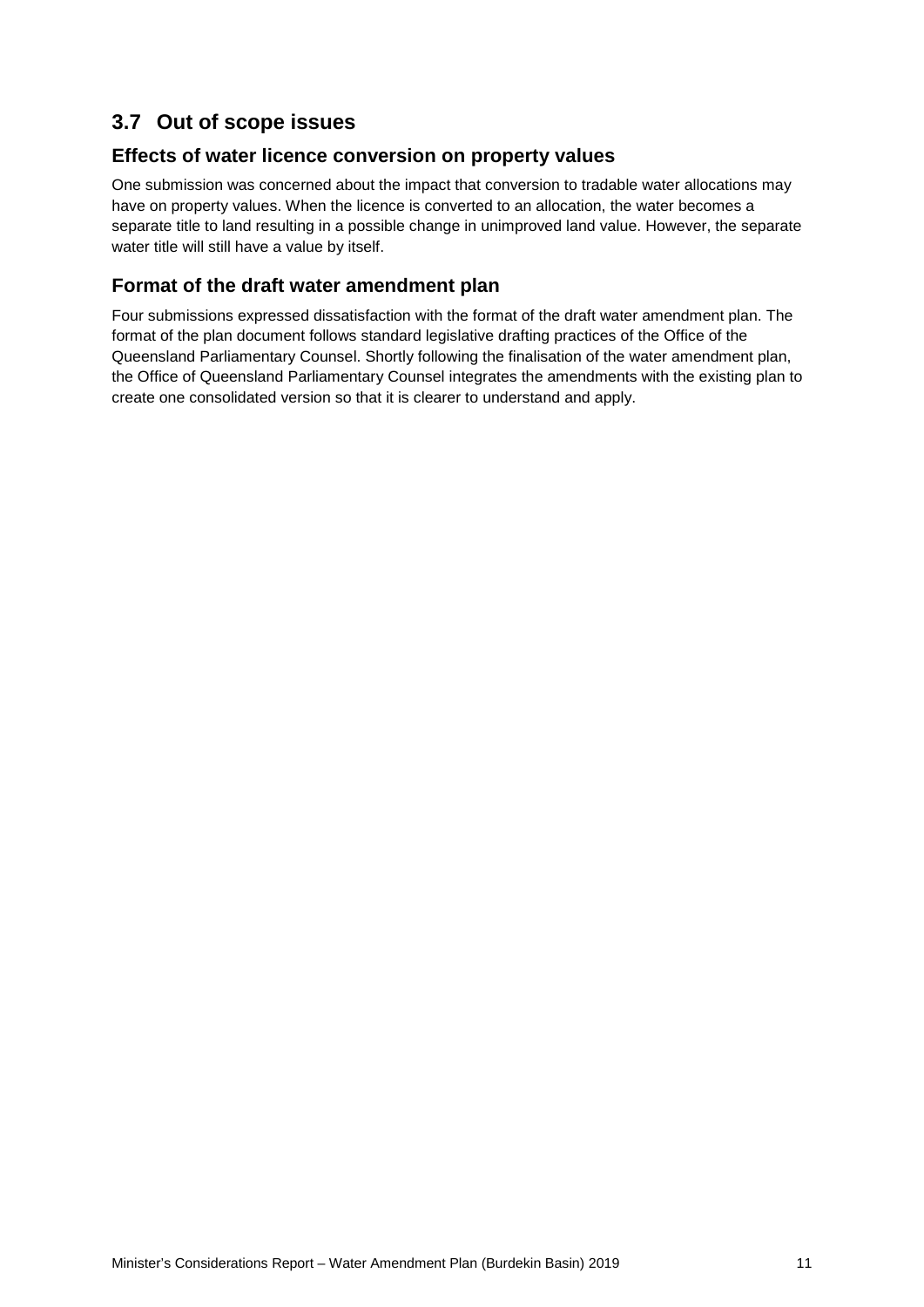## <span id="page-16-0"></span>**4 Further considerations for plan finalisation**

This chapter summarises further key changes made in the final water amendment plan as compared to the draft water amendment plan. Although not directly requested through the public submissions, they reflect changes necessary to achieve the outcomes of the final plan in a way that provides a more fit-for-purpose and contemporary regulatory environment.

### <span id="page-16-1"></span>**Overland flow capture for the purpose of contaminated agricultural run-off**

The current water plan states that water may be taken using overland flow works for capturing contaminated agricultural run-off. This provision was removed from the draft water amendment plan as such a code was no longer valid.

Since then the Water Act has been amended to include a new subsection 101(3) to state that for contaminated agricultural run-off, an alteration or limitation stated in a water plan for how overland flow water may be limited cannot prevent a person from taking overland flow water, that is contaminated agricultural run-off, to the extent the taking is necessary to comply with an obligation on the person under the *Environmental Protection Act 1994*.

Therefore any new storages constructed for the purpose of capturing contaminated agricultural run-off will need to comply with the requirements under section 101(3) of the Water Act.

### <span id="page-16-2"></span>**Applications for dealings with water licences inconsistent with this plan**

A new section has been included in the final water amendment plan to provide more clarity that a water licence dealing under section 129 of the Water Act is considered inconsistent with this plan if the dealing is not for a water licence relocation in a water licence trading zone. This section ensures that only a water licence dealing provided for in the water management protocol may be granted, if consistent with the rules. This protects existing water users from the risk of an application being granted which may impact water users' existing levels of access.

### <span id="page-16-3"></span>**Water management protocol**

The water plan now states that a water management protocol must be prepared for the plan area, which will implement a number of strategies in the water plan, and the water amendment plan. While a draft water management protocol was released with the draft water amendment plan and draft water entitlement notice for consultation, including this new provision creates a much clearer link to show the relevance of the water management protocol to the water plan. This new section states those matters in the water plan which will be addressed in the water management protocol.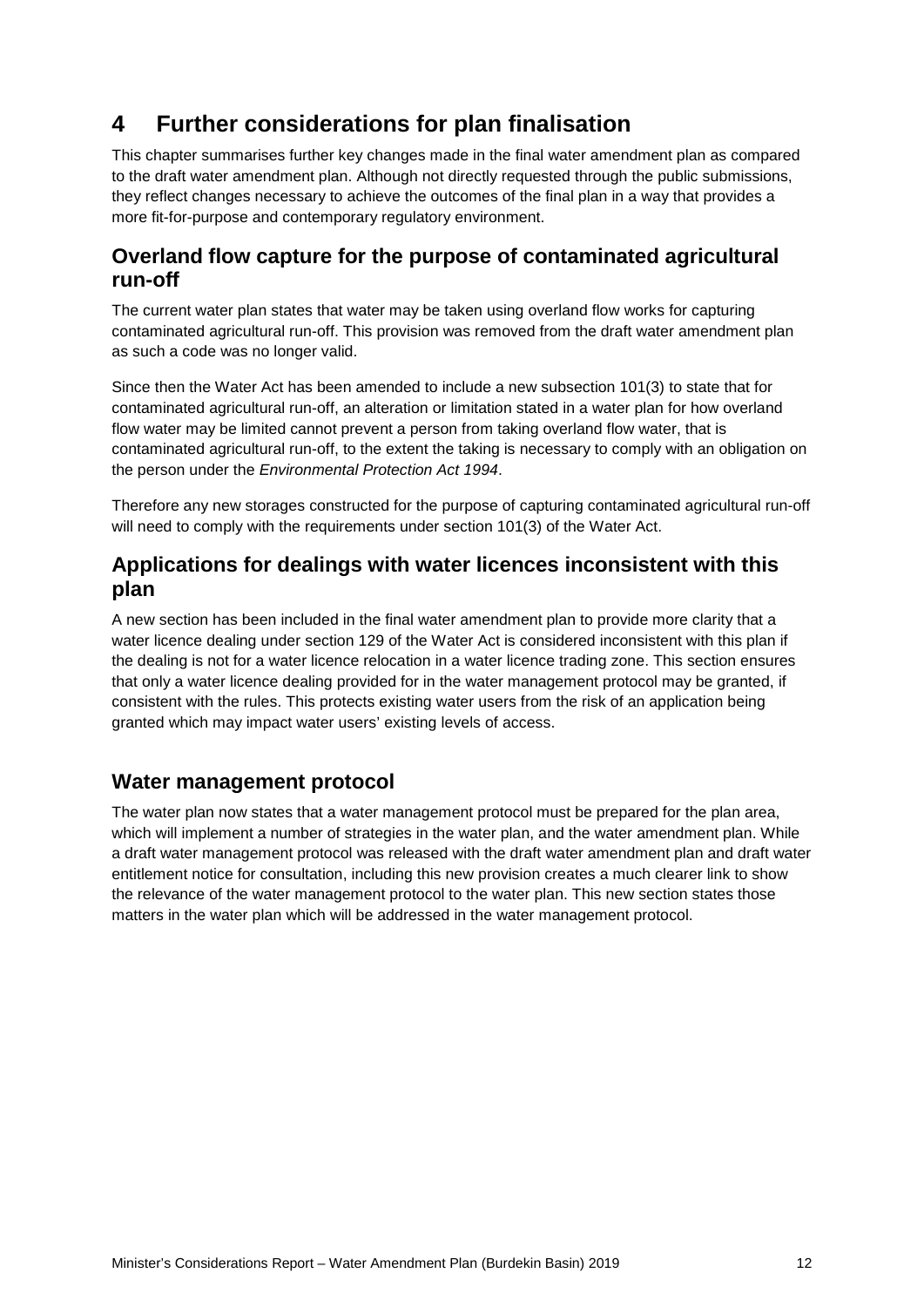## <span id="page-17-0"></span>**5 Next steps**

The water amendment plan is now subordinate legislation under the Water Act. The water amendment plan will make changes to the water plan and these changes will be made available on the Office of the Queensland Parliamentary Counsel website.

The Burdekin Basin Water Entitlement Notice was published in the Queensland Government Gazette at the same time as the water amendment plan and is now the Water Entitlement Notice for the water amendment plan. The amendments to the Burdekin Basin Water Management Protocol have also been finalised and made available as a Statement of Changes in Attachment 2 of this report.

Together, the water entitlement notice and the water management protocol implement the strategies of the water amendment plan to further the advancement of meeting the stated general, ecological and specific ecological outcomes of the water plan.

In implementing the requirements of the water entitlement notice, the department will:

- convert 146 existing water licences to tradable water allocations in the Upper Burdekin and Cape Campaspe Water Management Areas
- amend 52 water licences to remove redundant or impractical conditions, simplify access conditions and place volumetric limits on entitlements that are currently only limited by area
- replace 11 water licences with four new water licences
- grant three new water licences in recognition of the historical take or interference with water that existed prior to the original Water Resource (Burdekin Basin) Plan 2007.

The department will also commence implementing the water management protocol by:

- accepting and deciding applications to relocate or seasonally assign water licences in the Belyando Suttor subcatchment
- enabling water allocation trading and seasonal water assignments in the Upper Burdekin and Cape Campaspe Water Management Areas.

With this amendment finalised, the department's focus now shifts to the review of the plan in full. In 2017, the Minister extended the expiry date for the plan to 1 September 2019 to allow time for this water amendment plan to be finalised. The extension was also provided to allow several complex water development, management, and infrastructure proposals such as Hells Gate Dam, Urannah Dam, and Burdekin Falls Dam Hydro-Power Project to progress to a point where it would be clearer to determine how the plan might deal with these projects.

It is intended that a report will be released for consultation in mid-2019 that outlines the scope of a plan review (including how the review might address these different projects), timeframes for the review and opportunities for community input.

For parts of the Burdekin Haughton Water Supply Scheme where rising groundwater and associated salinization issues threaten the sustainability of the area, the department will continue to work with stakeholders to build a coordinated response through the development of the Lower Burdekin Groundwater Strategy. A draft groundwater strategy is also expected to be released for community input in mid-2019.

For any further information about this report, the water amendment plan, the water entitlement notice or the water management protocol, please contact the department by phone on 1800 232 454 or by email on [WPBurdekin@dnrme.qld.gov.au.](mailto:WPBurdekin@dnrme.qld.gov.au)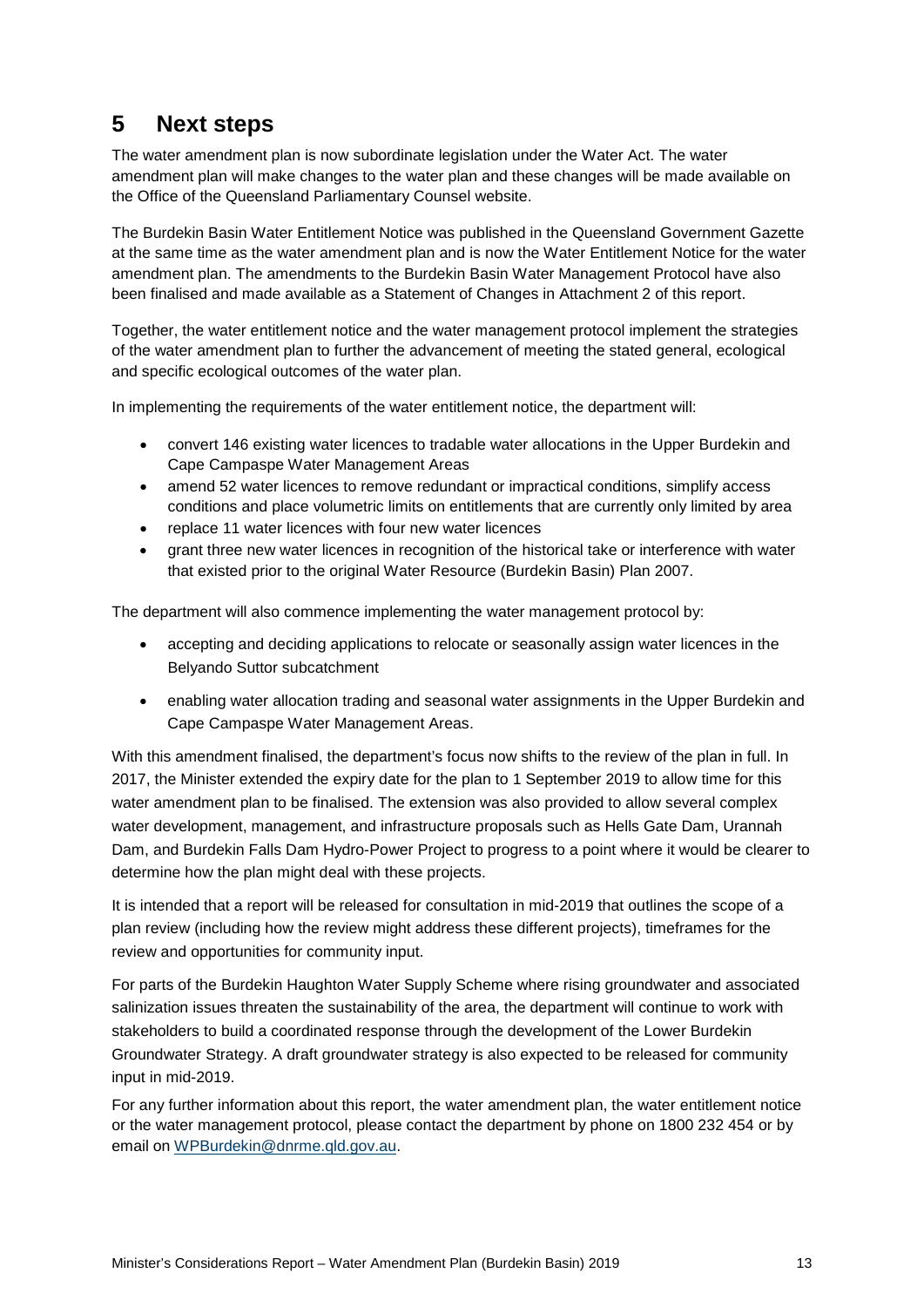

## <span id="page-18-0"></span>**Attachment 1: Map of the plan area**